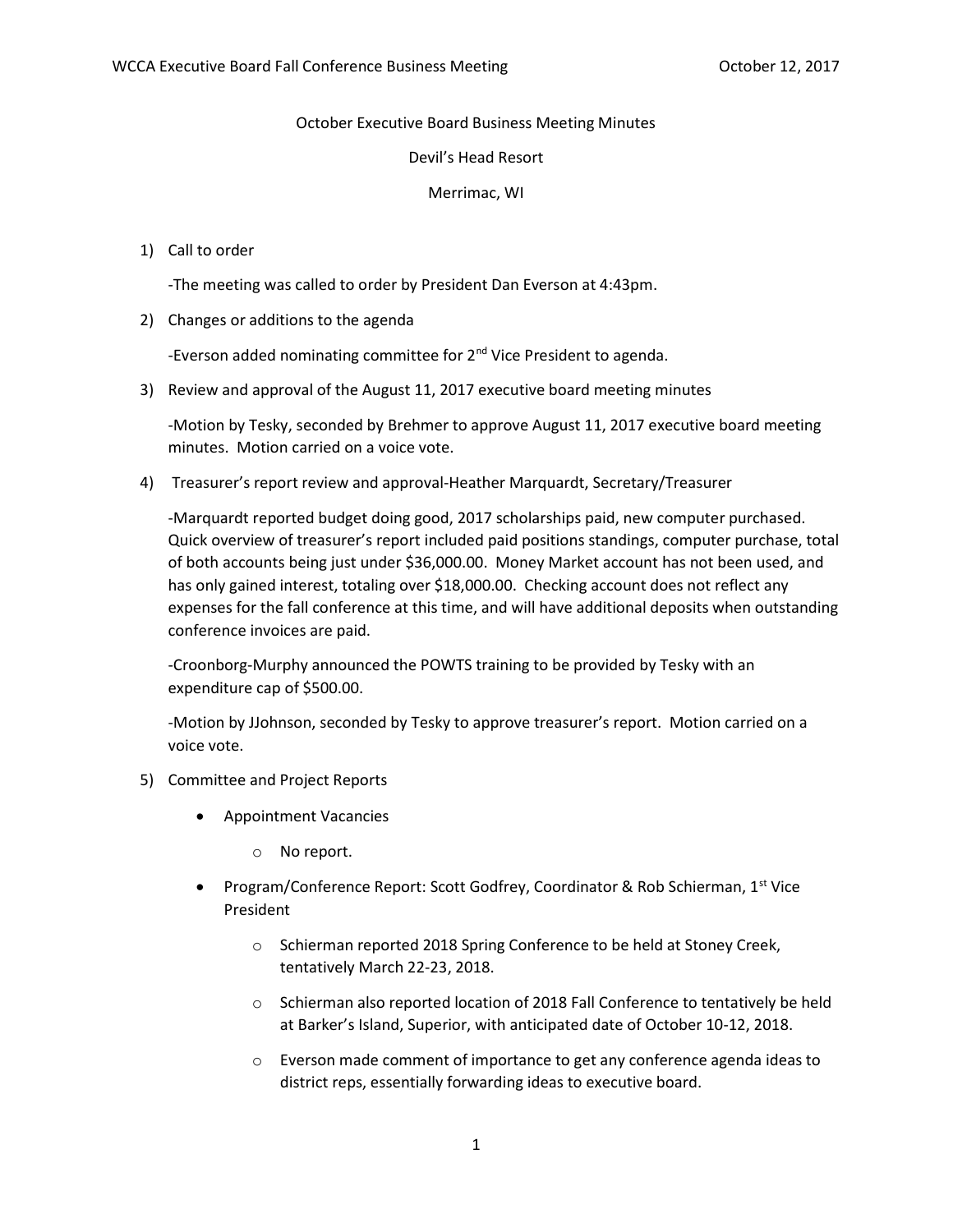- Webpage/Decoder Coordinator Report: CeCe Tesky, Coordinator
	- o Tesky requested any photo updates of office staff to be forwarded to her for website. Working on resources page for website.
	- o Tesky requested any decoder items to be discussed to be reported to her.
- Legislation/Education Committee Report: Dean Johnson, 2<sup>nd</sup> Vice President
	- o DJohnson explained layout of legislative report that was sent to google groups previously.
	- o DJohnson reported that WCCA has not taken position in the form of a letter in regards to any of the legislative proposals; but have been working with other departments & organizations, specifically WCA and DNR, with directions to take. Not all proposals are relevant to zoning or shoreland zoning directly.
	- $\circ$  DJohnson highlighted the related proposals that were discussed at the executive board meeting on October 11, 2017.
	- o There was questions and concerns on governor's office having control over administrative rule process, and its intent.
- Other Standing Committee or Ad Hoc Committee Reports
	- o Nominating Committee, Croonborg-Murphy: brought forth nomination for 2nd Vice President; Josh Rowley.
	- $\circ$  Dustin Grant announced positions automatically change as of the 1<sup>st</sup> of the year, 2018; Dan Everson from President to Past-President, Rob Schierman from 1st Vice President to President.
	- $\circ$  Nomination by Tesky, Seconded by David Sadenwasser for 1<sup>st</sup> Vice President of Dean Johnson. No other nominations. Nomination by Matt Brehmer to close 1st Vice President nominations, Seconded by Tesky. Motion carried on a voice vote.
	- $\circ$  Nomination by Croonborg-Murphy, Seconded by Tesky for 2<sup>nd</sup> Vice President of Josh Rowley. No other nominations. Nomination by Tesky to close 2<sup>nd</sup> Vice President nominations, Seconded by Matt Brehmer. Motion carried on a voice vote.
	- o Nomination by Tesky for Secretary/Treasurer position of Heather Marquardt. No other nominations. Nomination by Tesky to close Secretary/Treasurer nominations, Seconded by Matt Brehmer. Motion carried on a voice vote.
- Agency Reports:
	- o WCA, DNR, DATCP, CLUE, WWA
		- **All reports available were given during executive board meeting on** October 11<sup>th</sup>, 2017.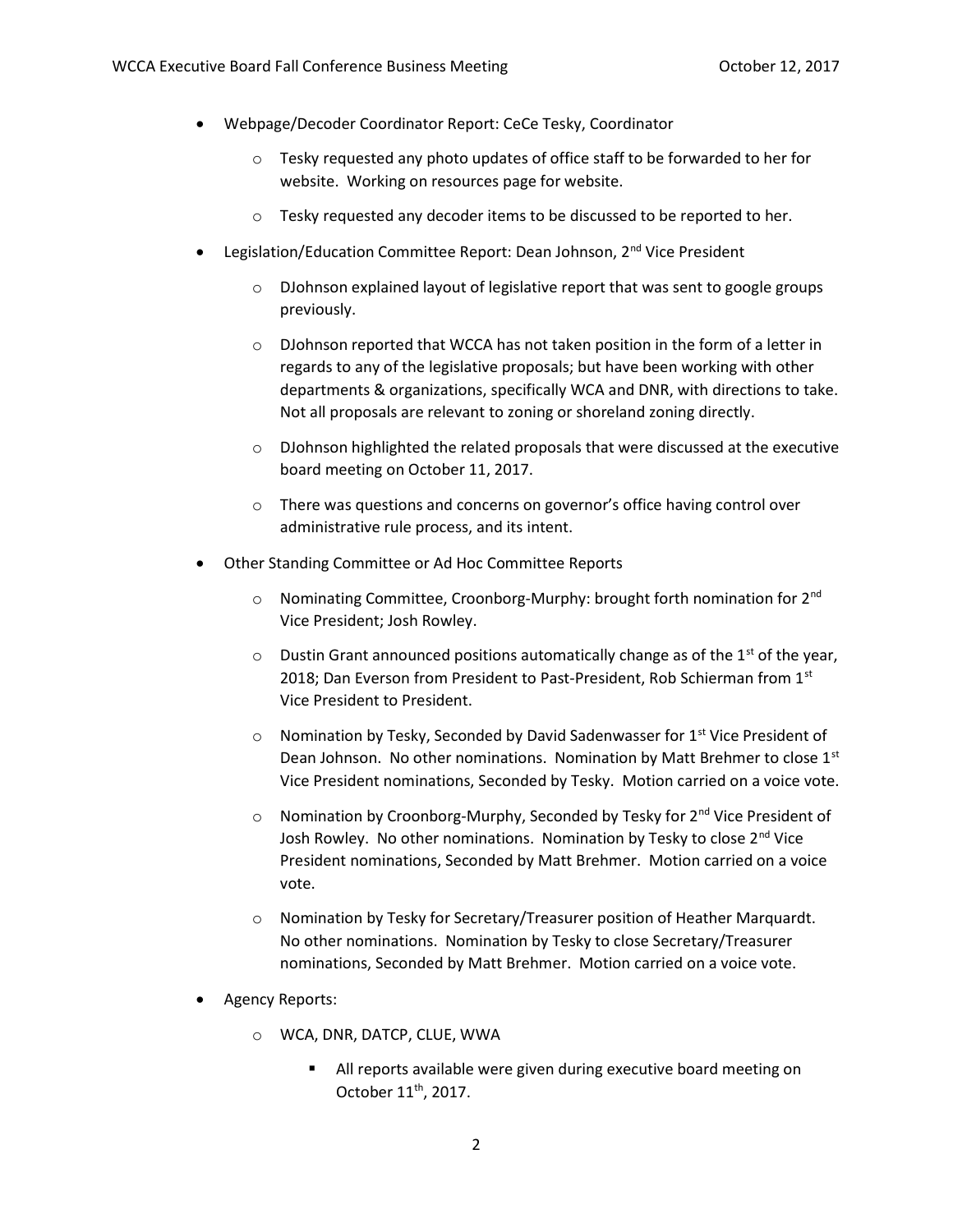- 6) District Reports
	- Central
		- o Brewbaker reported September 14, 2017 with 14 people, held at Waushara County Courthouse; with business meeting in the morning and an afternoon tour highlighting vegetative buffers. Plans for future meetings to be hosted by different counties within the district, and have highlighted tours on an annual basis.
	- Northeast
		- o JJohnson reported no meeting in summer of 2017, but will be meeting in December 2017 to hold district rep elections.
	- East central
		- o Giebel reported no meetings in summer 2017. Proposing POWTS/soil trainings within district in future summer months.
	- West central
		- o Jared Grande, temporary replacement for Brian Duell, reported Duell is no longer with the zoning dept. as of October 13, 2017; September 2017 meeting in Marathon County toured mining site, district rep elections to be held in December 2017.
	- Northwest
		- o Croonborg-Murphy reported June 2017 meeting with DNR discussing floodplain, and DOT discussing public road projects. September 2017 meeting discussion of legislative updates, and proposing POWTS training to be held by Tesky.
	- Southwest
		- o Baker reported no meetings in summer 2017. Upcoming December meeting to hold district rep elections.
	- Southeast
		- o Wiegel reported September 14, 2017 meeting in Dodgeville; discussed cell towers, religious waivers, smells associated with large farm activity, & held district rep elections.

## 7) Adjourn

-Motion to adjourn by Ochs, seconded by Sadenwasser. Motion carried, Everson closed meeting at 5:21pm.